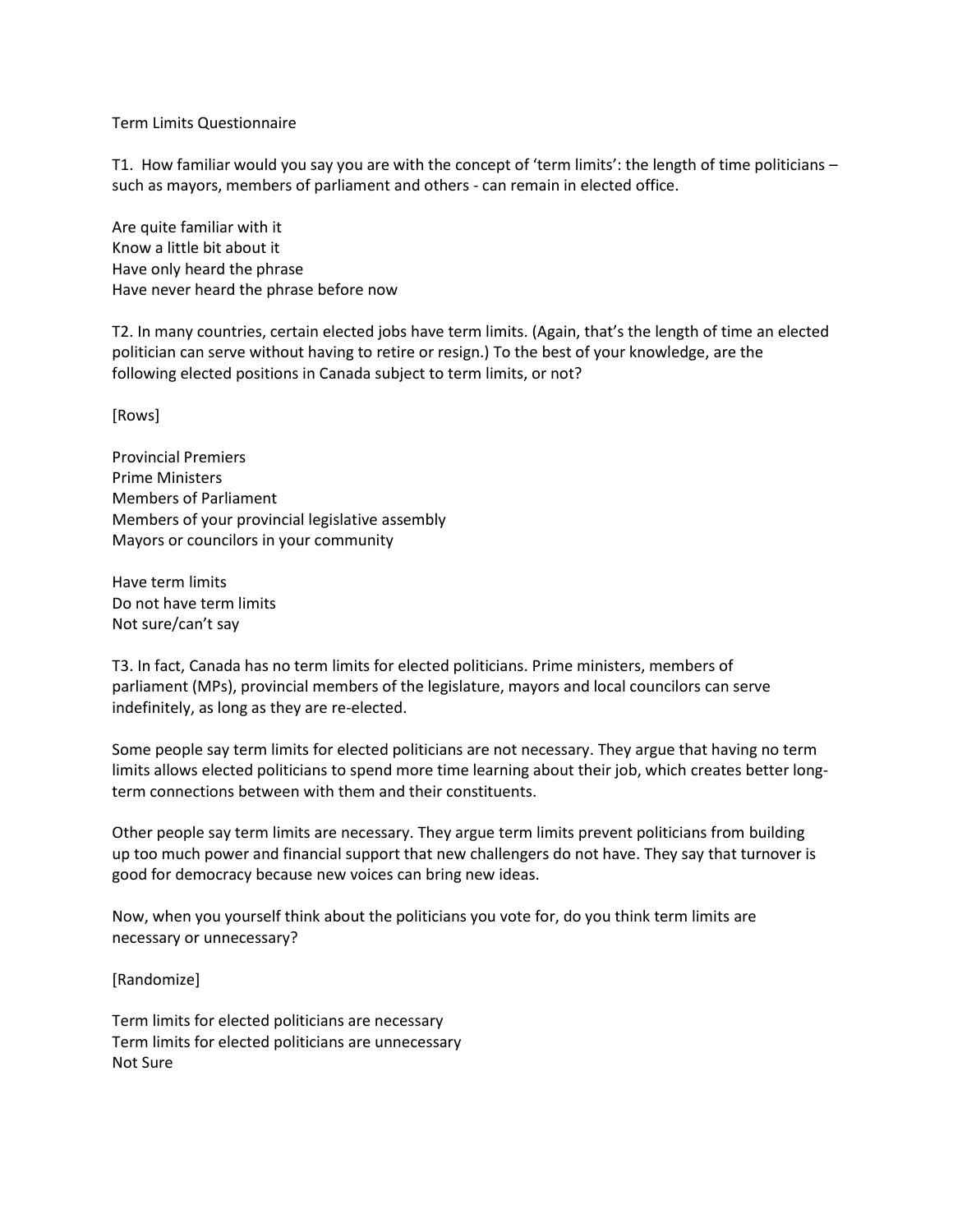T4. Regardless of your own views on the matter, suppose term limits were going to be imposed on elected politicians. If this was the case, what do you think would be the maximum number of years for each of the following elected positions?

[ROWS]

Provincial Premiers Prime Ministers Members of the federal parliament Members of the provincial legislative assembly Mayors

[COLUMNS]

Four years – one term Eight years – two terms Twelve years – three terms Sixteen years or more – more than four terms No limit Not sure

T5. And, still supposing that Canada adopted term limits for elected politicians. What if a they had reached their term limit, but then took a few years to do something else. Should that person should be allowed to run for that same elected position again in the future, or should the first term limit prevent them from doing so?

Should be allowed to run again in the future Should not be allowed to run again in the future Not sure

E1. And sticking with politics, if a federal election were held tomorrow, which party's candidate would you yourself be most likely to support?   

[Single choice. Randomize first 3 choices/first 4 in QC. Then keep that order per respondent.]  Conservative Party  Liberal Party   New Democratic Party (NDP)   Bloc Quebecois (BQ) [QC Only]  Green Party   Other Party/Independent   Undecided /Don't know   Rather not say   Will not vote  

[ASK THOSE CHOOSING "UNDECIDED/DON'T KNOW" OR "RATHER NOT SAY" AT QE17] E2. We've noticed you didn't select a party. Is there one you're currently leaning towards?

[Single choice. Randomize first 3 choices/first 4 in QC. Same order as previous.]